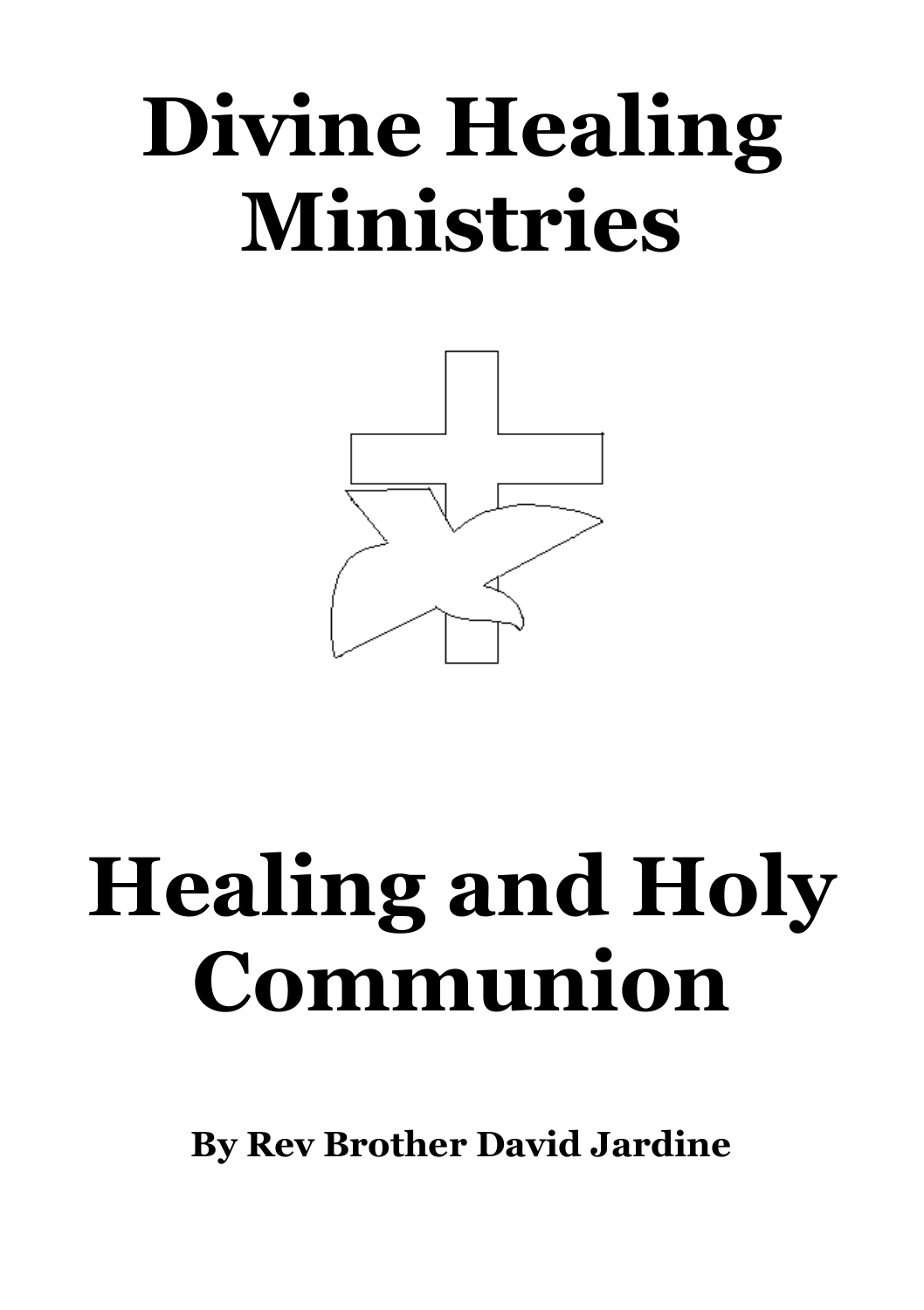As a member of the Society of St Francis, I have the privilege of a two-week chaplaincy duty every year for the Anglican Sisters of St Clare. Their religious house is in the beautiful little village of Freeland near Oxford.

My main responsibility is to celebrate Holy Communion every morning, but I also have practical duties in the guest house—preparing the tables for meals, washing the dishes and generally looking after the guests.

Thankfully, there is plenty of time to read and to pray. Last year while at Freeland I went back to reading one of the classics in the ministry of divine healing, the Healing Light by Agnes Sanford. Something she said about Holy Communion really grabbed my attention.

She said that in the communion service, and especially in the prayer of consecration, we are welcoming God to breathe the life of Jesus into the elements, into the bread and wine, so that they become for us the spiritual food of the Body and Blood of our Lord Jesus Christ. That is a good moment, she said, when the life of Jesus is being released, to bring particular prayer requests to God, even areas of our own lives that need healing.

Just at that time the guest sister gave me a rather urgent prayer request. She said that she had overbooked the guest house for the following week-end. She did not want to disappoint anyone, so would I pray that the problem would sort itself out in a natural way? I decided to bring the request to Holy Communion every morning, along with two needs in my own life. After the prayer of consecration we have the custom at Freeland of keeping silence for about half a minute. I took advantage of that opportunity to bring my three requests, just at the moment when we were inviting God to release the life of Jesus into the elements.

I did that every morning, and very quickly found that the results were good. After three or four days the guest sister said to me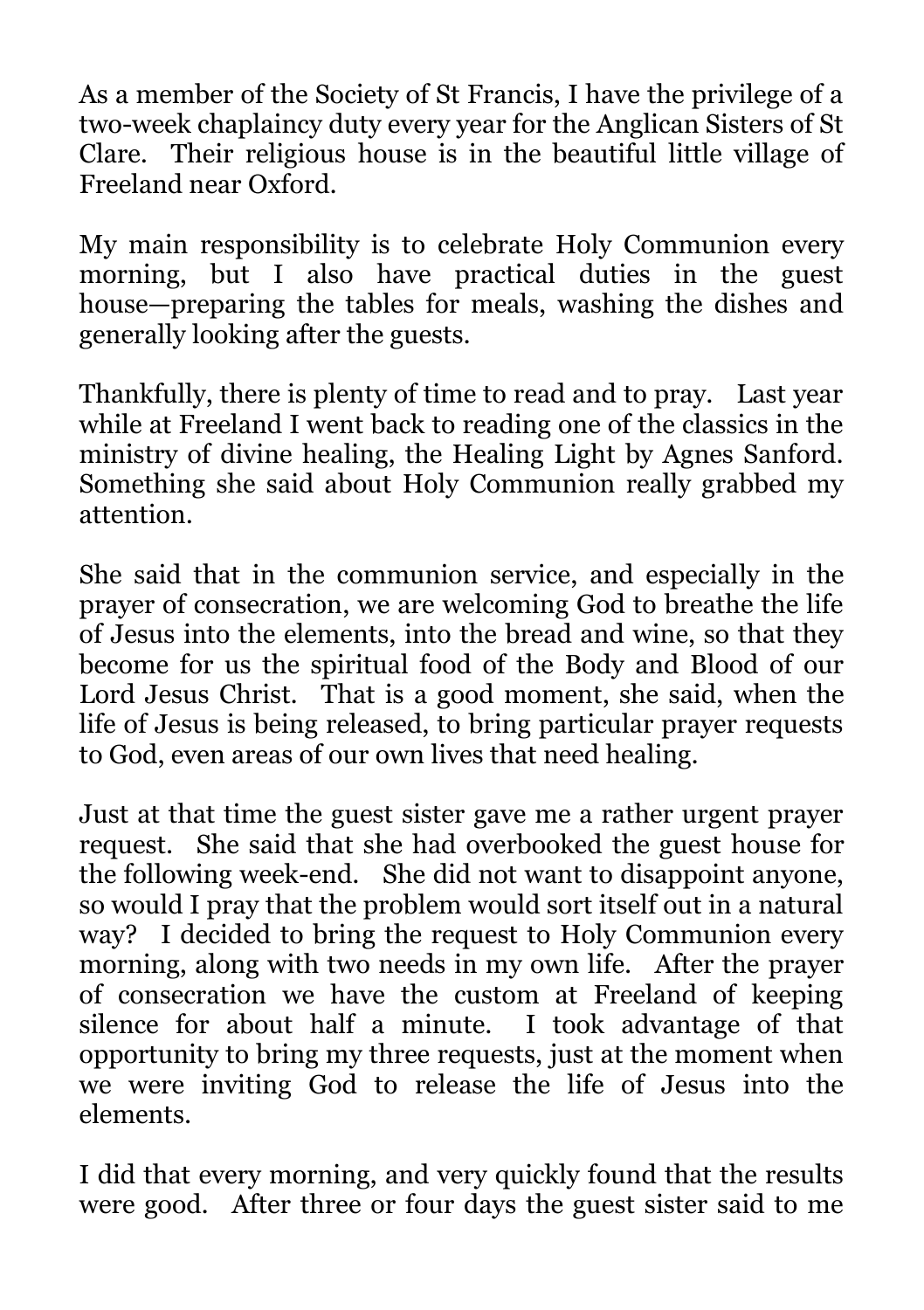'*you can forget about that prayer request. The problem has sorted itself out*.' And I was beginning to feel God's touch in the two areas of need in my own life. One of those is ongoing, and as I continue to bring it regularly to Holy Communion, healing is taking place at a deeper level.

Those who can still remember the Catechism from the Book of Common Prayer will not be surprised at the relationship between Holy Communion and healing. After defining a sacrament as an outward and visible sign of an inward and spiritual grace the Catechism asks the question, '*Why was the Sacrament of the Lord's Supper ordained*?'

**Answer**: *For the continual remembrance of the sacrifice of the death of Christ, and of the benefits which we receive thereby.*

**Question:** What are the benefits whereof we are partakers thereby?

**Answer**: *The strengthening and refreshing of our souls by the Body and Blood of Christ, as our bodies are by the Bread and Wine.*

An assurance from the Catechism that strength and refreshment are available not just for our souls but also for our bodies, and I have no doubt for our minds as well, through receiving Holy Communion.

This is a belief firmly held by Emily Gardiner Neal, an American woman used powerfully in the healing ministry. She recommends frequent communions for victims of leukaemia and, indeed, all blood disorders. '*In my experience*', she says, '*the reception of Holy Communion in this disease is of supreme importance. There is a close relationship between the Blood of Christ shed for us and that received by us in this sacrament, cleansing, healing and mystically coursing through the veins of the supplicant. No matter how young the leukaemia victim, I*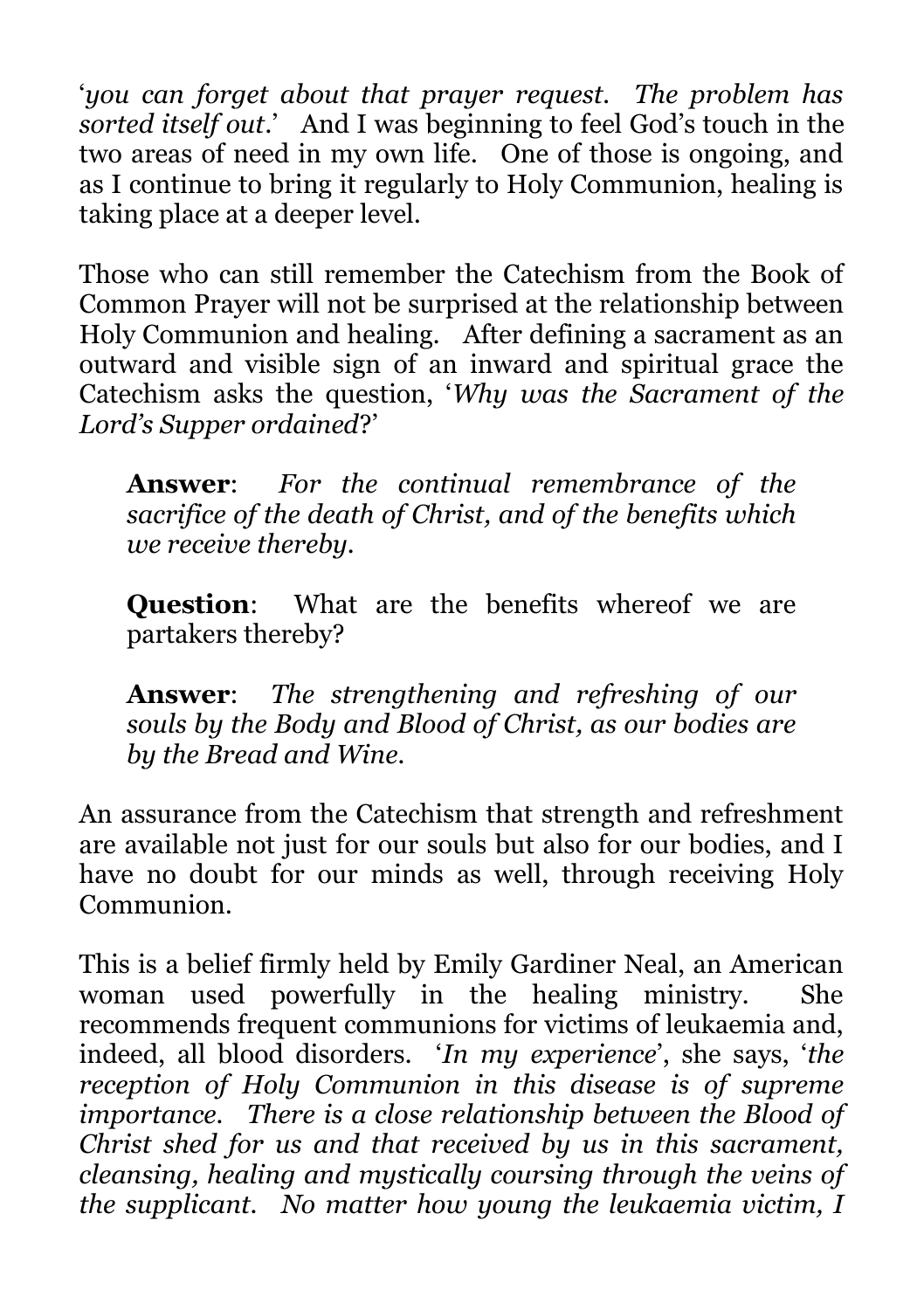*urge frequent communions*'.

Those who are in need of inner healing can also find great help through Holy Communion. This is one of the recommendations of Canon Jim Glennon from Australia.

"*Plan on going to Holy Communion each week with a special intention. Bring to mind all the matters in the last year for which you need healing. Work through them in prayer, make restitution where necessary, and believe that in receiving the sacrament you are drawing on healing for those hurts. Consciously believe this is what God is doing and affirm it by faith. Next week do the same for the year previous to that, and so on. The further you go back, the less you will remember, but don't be put off by that; God knows every need you have, and in any case, you are believing for the healing of the past whether it is remembered or not".*

If you are at least 50 or 60 years of age this prayer for inner healing will take more than one year. So I suggest that we begin by dealing with a ten year period each week i.e. since the beginning of the year 2000 A.D., then since the beginning of the 1990, and so on.

When we have covered our whole lives in this more general way we can then go back to dealing with one year each week in a detailed way. To help us with this process may I recommend that we take some time each day to be quiet with God and allow Him to point out what needs healing in the year or period that we are going to bring to Holy Communion. This will require some work on our part, but the healing received will make the effort worth while.

**Conclusion**—in his mercy the Lord has given us many channels of healing. These include medical treatment, prayer and the laying-on of hands, anointing with oil, prayer by people in the background, praying for ourselves, healing through our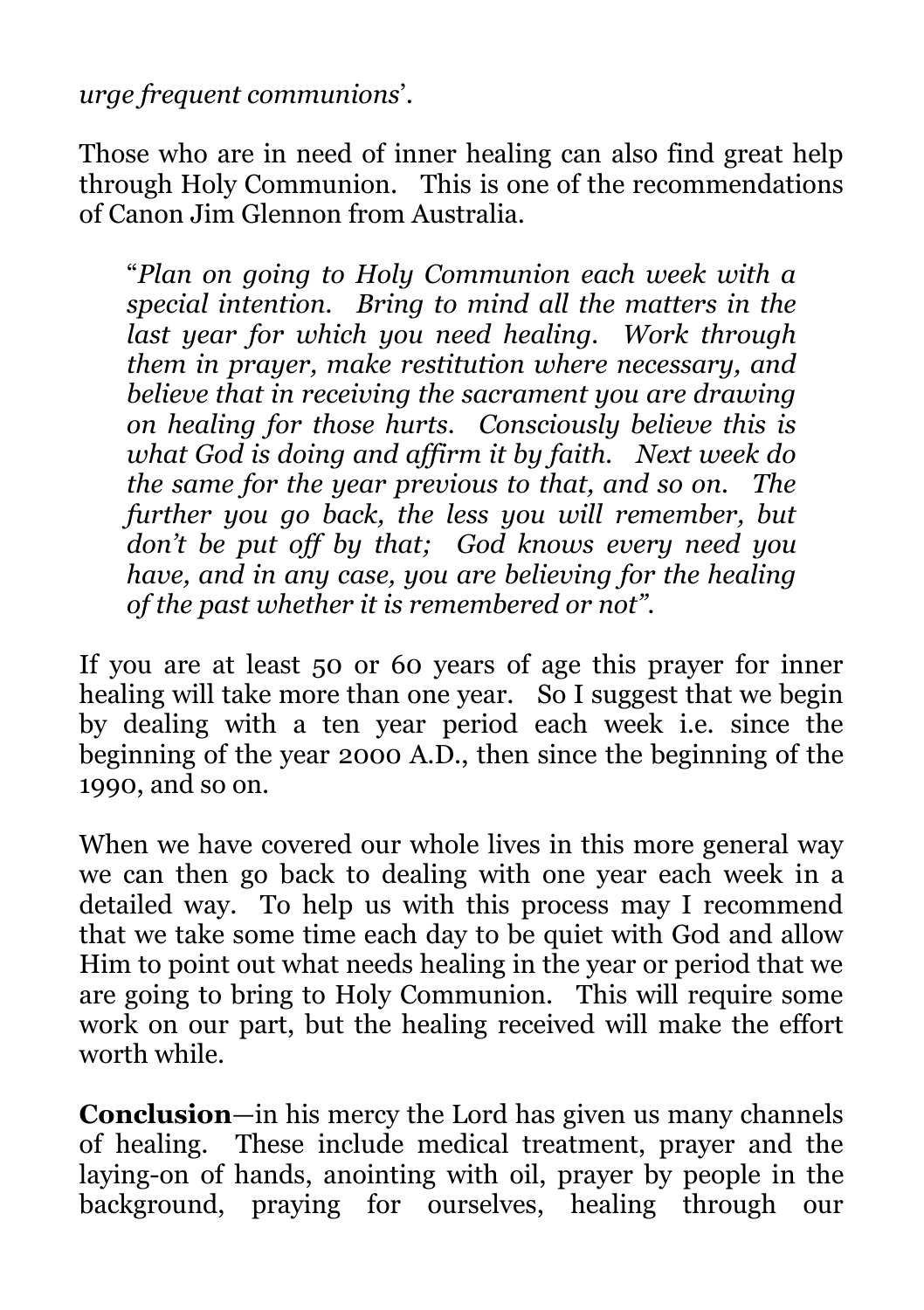relationship with Jesus, faith to believe that God is responding, using the authority Jesus has given us, prayer and fasting. I am saying in this article that we must add one more to this list of wonderful channels of God's healing power—the gift of Holy **Communion** 

So my suggestion is that we make a commitment to go regularly to Holy Communion, once a week or twice if possible. We go each time with a special intention, a need in our own life, or in the life of someone else, or a particular situation that needs God's healing touch. The need in our own life may be physical healing, inner healing, a problem with a temptation, a difficult or broken relationship, or our relationship with God.

- Whatever the request take time each day to pray about it.
- Go to Holy Communion with a clear idea of where you want God to touch you.
- Before you go forward to receive communion bring your specific request before the Lord, and expect Him to touch you.
- Keep bringing this request regularly until healing has taken place, or as long as help is being received.
- As well as coming to Holy Communion for healing take advantage of some or all of the other channels of God's healing power listed above.
- Use healing received in God's service, for the benefit of other people. John Wimber said that whatever we have received we should give it away to others. The post communion prayer makes this clear - 'S*end us out in the power of Your Spirit to live and work to Your praise and glory!'*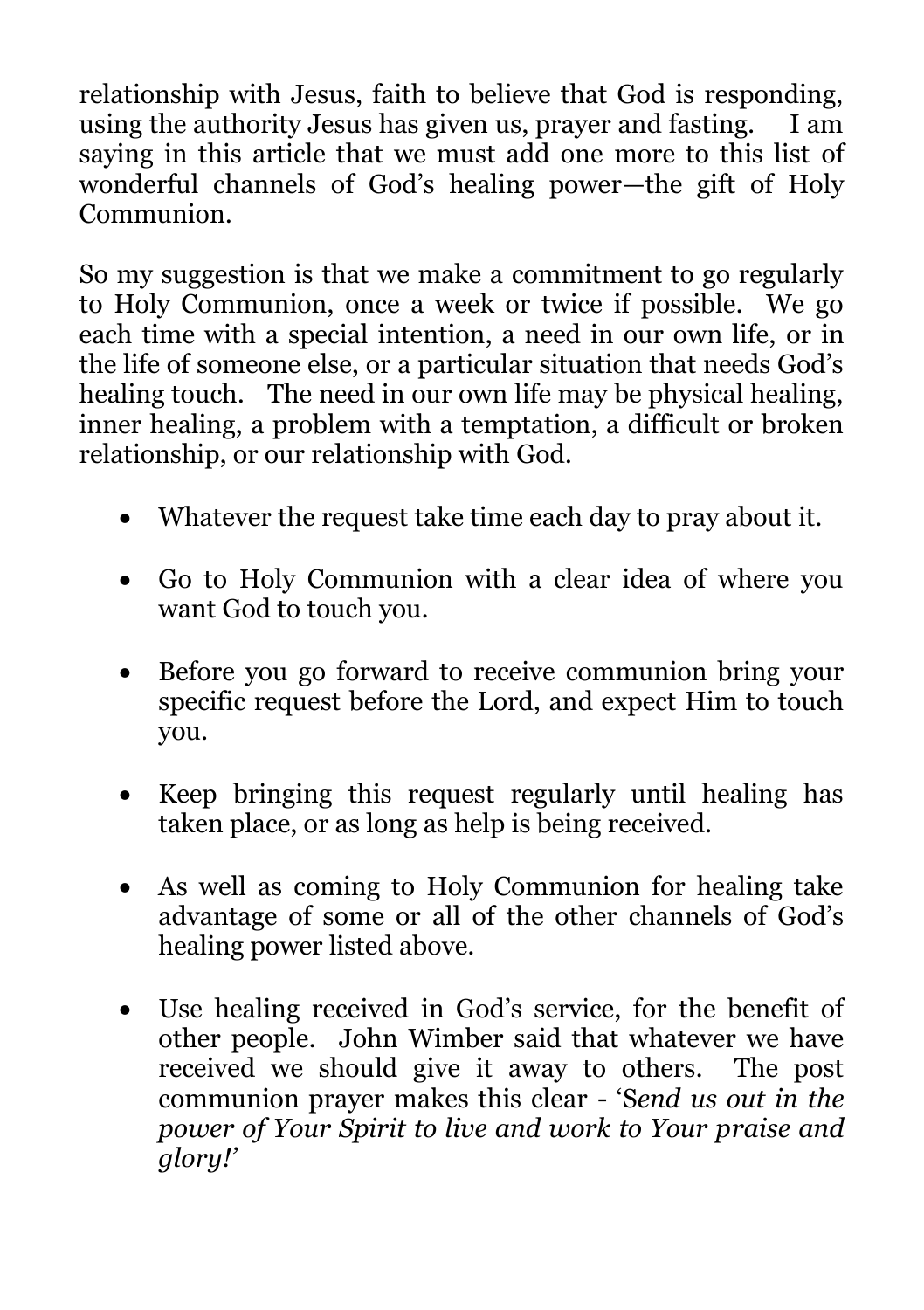Every time we celebrate Holy Communion we Proclaim Christ's victory over every form of evil

> Canon W H Lendrum Church of Ireland

Everything that Christ won for us on the Cross is available through Holy Communion

> Canon Jim Glennon Anglican Church of Australia

Jesus said 'I am the bread of life: whoever comes to me will never be hungry. Whoever believes in me will never be thirsty'

John 6:35